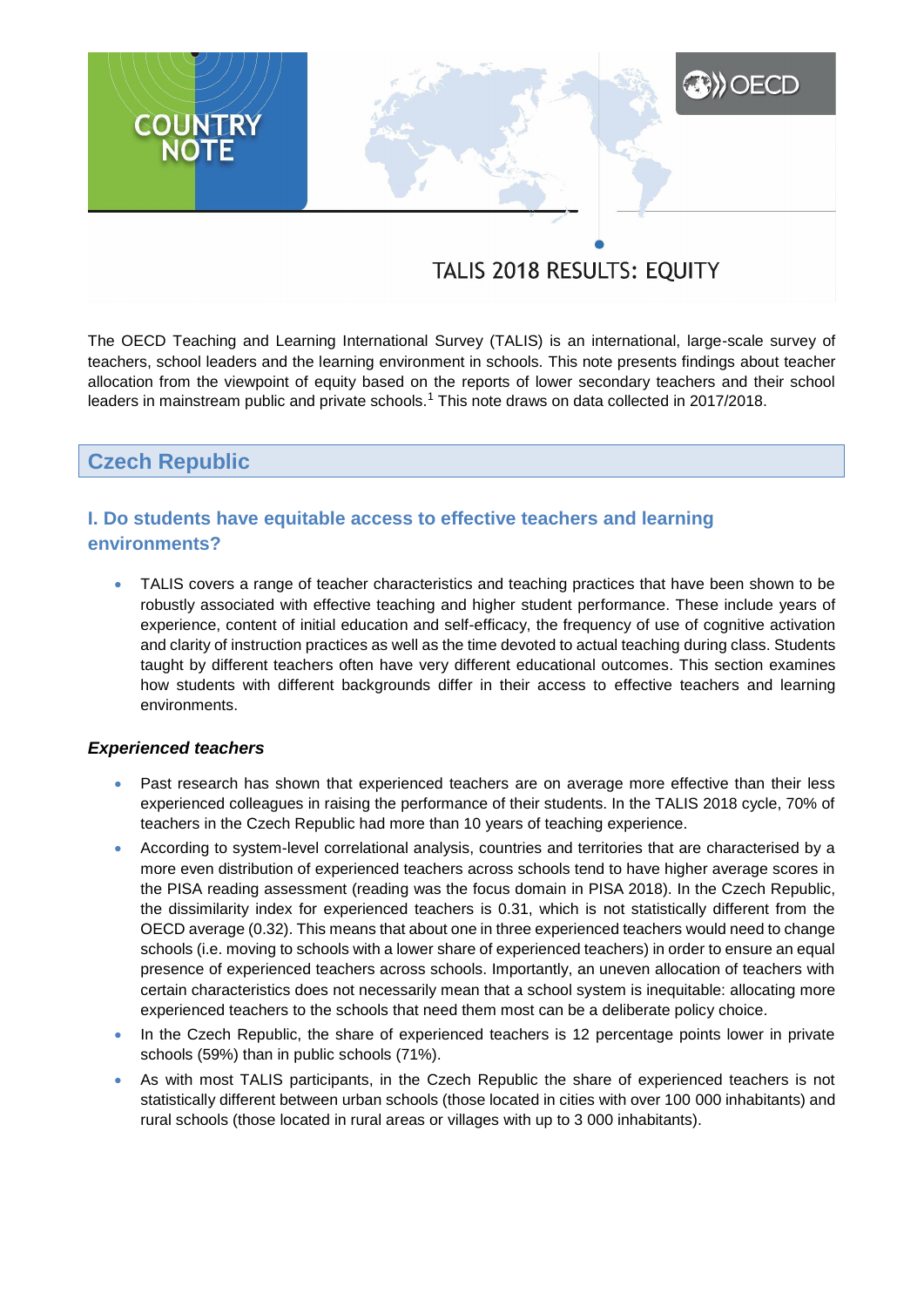#### **Figure 1. Allocation of experienced teachers**



Results based on responses of lower secondary teachers and principals

Notes: Only countries and territories with available data are shown. The dissimilarity index measures if the allocation of teachers with a given characteristic in a country's schools resembles the overall teacher population of the country and it ranges from 0 (i.e. the allocation of teachers in schools resembles perfectly the teacher population of the country) to 1 (i.e. teachers with a certain characteristic are concentrated in a single school). Differences across school types that are not statistically significant are highlighted with lighter colours. Source: OECD, TALIS 2018 Database, Table 2.3.

#### *Teachers with comprehensive formal education*

- TALIS asks teachers about the content of their initial education and training. In the TALIS 2018 cycle, 17% of teachers in the Czech Republic reported to have received a comprehensive initial education, which includes subject content, pedagogy, classroom practices, cross-curricular skills, teaching in a mixed-ability setting and classroom management: this is lower than the OECD average (39%). On average across OECD countries/territories, initial training in cross-curricular skills, teaching in a mixedability setting and classroom management tend to be less prevalent than the other types of training.
- As shown by system-level correlational analysis, across countries and territories, the more even the distribution of teachers with comprehensive initial training across schools, the higher students' mean reading score in PISA. In the Czech Republic, the dissimilarity index for comprehensively trained teachers is 0.32, which is higher than the OECD average (0.26).
- As with most TALIS participants, in the Czech Republic there is no statistically significant difference in the share of teachers with comprehensive formal education between private and public schools, and urban and rural schools.

#### *Teachers with higher self-efficacy*

 Research highlights how self-efficacy is positively related to performance in a wide range of settings. Teachers and students are no exception. TALIS elicits teachers' self-efficacy beliefs by asking them to assess their ability to perform well in a range of tasks related to classroom management, instruction, and students' engagement. In the Czech Republic, the dissimilarity index for teachers with higher selfefficacy (defined as those in the top quarter of the national distribution of the self-efficacy scale) is 0.27, which is not statistically different from the OECD average (0.29).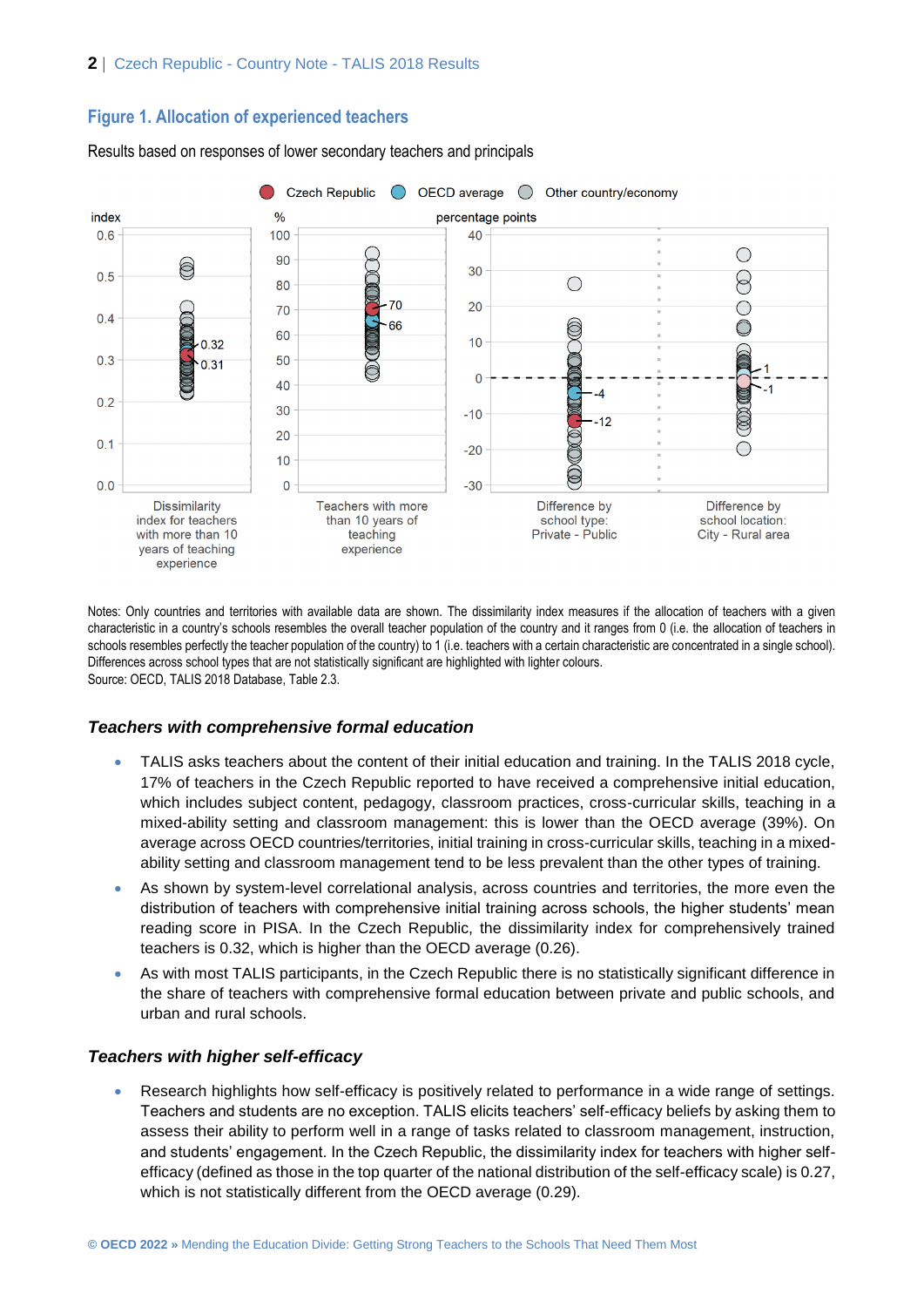In the majority of countries and territories participating in TALIS, the share of teachers with at the top of the national distribution of the self-efficacy scale is not statistically different across the different types of schools; that is, between private and public schools, and urban and rural schools. This is also true in the Czech Republic.

#### *Teachers who allocate a larger share of class time to actual teaching*

#### **Figure 2. Allocation of teachers who spend a larger share of class time on actual teaching**

Results based on responses of lower secondary teachers and principals



Notes: Only countries and territories with available data are shown. The dissimilarity index measures if the allocation of teachers with a given characteristic in a country's schools resembles the overall teacher population of the country and it ranges from 0 (i.e. the allocation of teachers in schools resembles perfectly the teacher population of the country) to 1 (i.e. teachers with a certain characteristic are concentrated in a single school). Differences across school types that are not statistically significant are highlighted with lighter colours. Source: OECD, TALIS 2018 Database, Table 2.12.

- Past research has highlighted a positive association between the share of class time teachers devote to teaching and student achievement. The ability of teachers to maximise instruction time is closely related to their ability to maintain order in the classroom. But of course students' attitudes and behaviour also matter as a factor influencing the proportion of time spent on teaching and learning, and are partly outside of teachers' control. TALIS measures the instruction time to which students are exposed by asking teachers how their working time is allocated between different tasks such as administrative tasks, keeping order and actual teaching in a regular weekly class.
- According to system-level correlational analysis, students' average performance in reading is lower in education systems where teachers who spend a larger share of class time on actual teaching are unevenly distributed across schools. In the Czech Republic, the dissimilarity index for teachers who spend a larger share of class time on actual teaching (defined as those in the top quarter of the national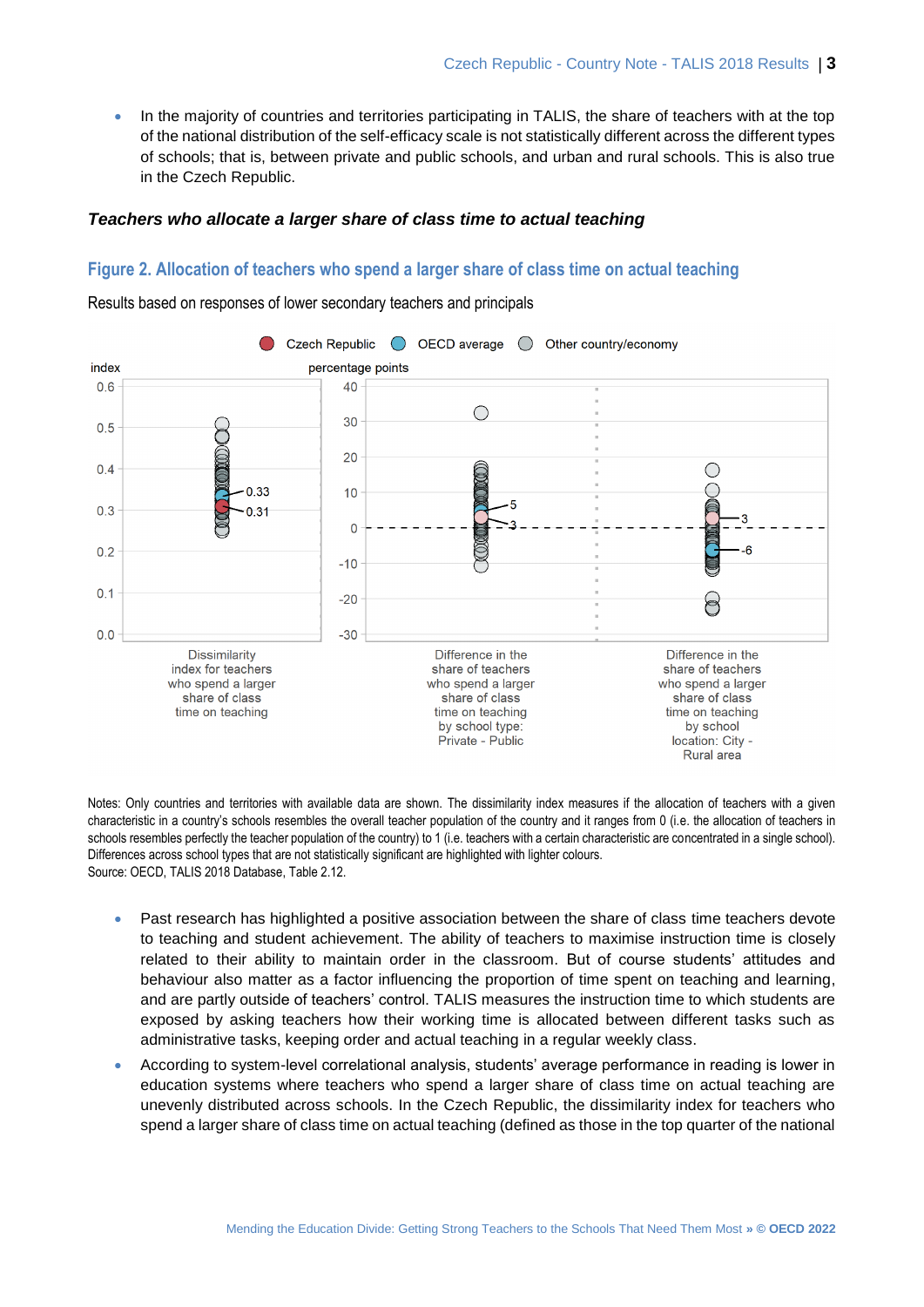distribution of the share of class time allocated to actual teaching) is 0.31, which is not statistically different from the OECD average (0.33).

- In the Czech Republic, the share of teachers who spend a larger share of class time on actual teaching is not statistically different in private schools from what is observed in public schools.
- Differences according to school location tend to be less common. In the Czech Republic, there is no statistically significant difference in the share of teachers who spend a larger share of class time on actual teaching between urban and rural schools.

#### *Teachers who use cognitive activation practices on a more regular basis*

- Cognitive activation consists of instructional activities that require students to evaluate, integrate and apply knowledge within the context of problem solving (e.g. presenting tasks for which there is no obvious solution or which require students to think critically, and asking students to decide on their own procedures for solving complex tasks). Past research has shown that the use of cognitive activation is associated with higher student achievement. In the Czech Republic, the dissimilarity index for teachers who rely on cognitive activation practices most often (defined as those who are in the top quarter of the national distribution in terms of the frequency of use of cognitive activation practices) is 0.3, which is the same as the OECD average (0.3).
- In the Czech Republic, there is a statistically significant difference in the share of teachers who rely on cognitive activation practices on a more regular basis between private and public schools. The share of these teachers is 11 percentage points higher in private schools than in public schools. The difference between urban and rural schools is not statistically significant.

#### *Teachers who use clarity of instruction practices on a more regular basis*

- Clarity of instruction is conceptualised in TALIS as the ability to set clear and comprehensive instruction and learning goals, to connect new and old topics, and to provide students with a summary at the end of the lesson. Past studies have shown how this practice is related to positive student outcomes, including learning motivation, achievement and satisfaction. In the Czech Republic, the dissimilarity index for teachers who most often adopt clarity of instruction techniques (defined as those who are in the top quarter of the national distribution in terms of the frequency of use of clarity of instruction practices) is 0.28, which is not statistically different from the OECD average (0.3).
- In the Czech Republic, the share of teachers who more regularly adopt clarity of instruction practices is not statistically different across different types of schools, such as between private and public schools, and urban and rural schools.

#### **II. Do students have equitable access to digital learning in school?**

• The use of digital technology for teaching and learning can help students acquire digital skills, socialemotional skills and more standard cognitive skills such as numeracy and literacy. While teachers' reliance on ICT has increased considerably in the wake of the COVID-19 pandemic, school closures have also highlighted the continued presence of digital divides. Available evidence shows that learning losses have been the most severe among marginalised students, who tend to have more limited access to digital learning resources. It is important to note, however, that the data presented in this note were collected in 2017/2018; that is before the outbreak of the COVID-19 pandemic.

#### *ICT equipment in school*

 Having adequate ICT equipment at school, such as software, computers, laptops and smart boards, is essential to effective digital learning. In the TALIS 2018 cycle, 24% of principals in the Czech Republic reported that the school's capacity to provide quality instruction was hindered "quite a bit" or "a lot" by a shortage or inadequacy of digital technology for instruction. This is not statistically different from the OECD average (25%).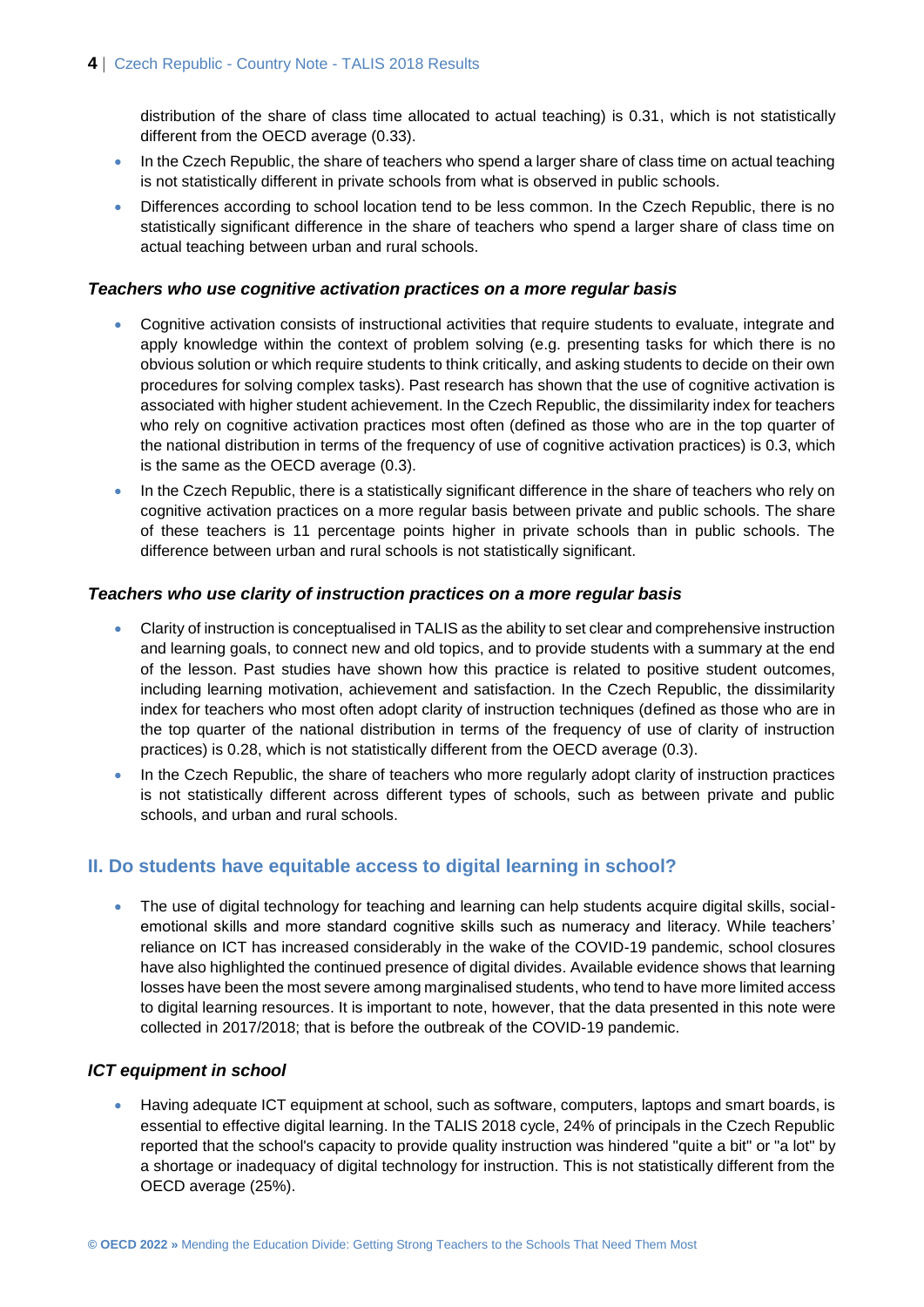- The share of principals who reported that the school's capacity to provide quality instruction was hindered by a shortage or inadequacy of digital technology for instruction is 12 percentage points higher in public schools than in private schools on average across OECD countries/territories. In contrast, in the Czech Republic the share of these principals is not statistically different in private schools from what is observed in public schools.
- On average across OECD countries/territories, there is no statistically significant difference in the share of principals who reported that the school's capacity to provide quality instruction was hindered by a shortage or inadequacy of digital technology for instruction between urban and rural schools. This is also true in the Czech Republic.

#### *Teachers with high self-efficacy in ICT use*

- Having access to technology does not improve student learning in itself. Effective integration of technology into teaching and learning requires teachers who are well trained and able to use digital tools for instruction. In the TALIS 2018 cycle, 63% of teachers in the Czech Republic reported that they could support student learning through the use of digital technology "quite a bit" or "a lot", which is lower than the OECD average (67%).
- The dissimilarity index for these teachers is 0.25, which is lower than the OECD average (0.31). This means that one in four teachers with high self-efficacy in ICT use would need to change schools (i.e. moving to schools with a lower share of teachers with high self-efficacy in ICT) in order to ensure an equal presence of these teachers across schools. It is important to note, however, that self-efficacy is context-specific. Therefore, the same teacher may report a different level of self-efficacy in a different school environment.
- According to system-level correlational analysis, disadvantaged students tend to have just as much or more opportunity to learn digital literacy skills (such as detecting if the information read is subjective or biased) in education systems where teachers with high self-efficacy in ICT and teachers who regularly teach using ICT are more evenly distributed across schools.
- In the Czech Republic, the share of teachers with high self-efficacy in the use of digital technology for instruction is 10 percentage points lower in private schools (53%) than in public schools (64%).
- Unlike most TALIS participants, in the Czech Republic there are differences in the share of teachers who feel capable of using ICT in class between urban and rural schools. The share of teachers with high self-efficacy in ICT use is seven percentage points lower in urban schools (58%) than in rural schools (66%).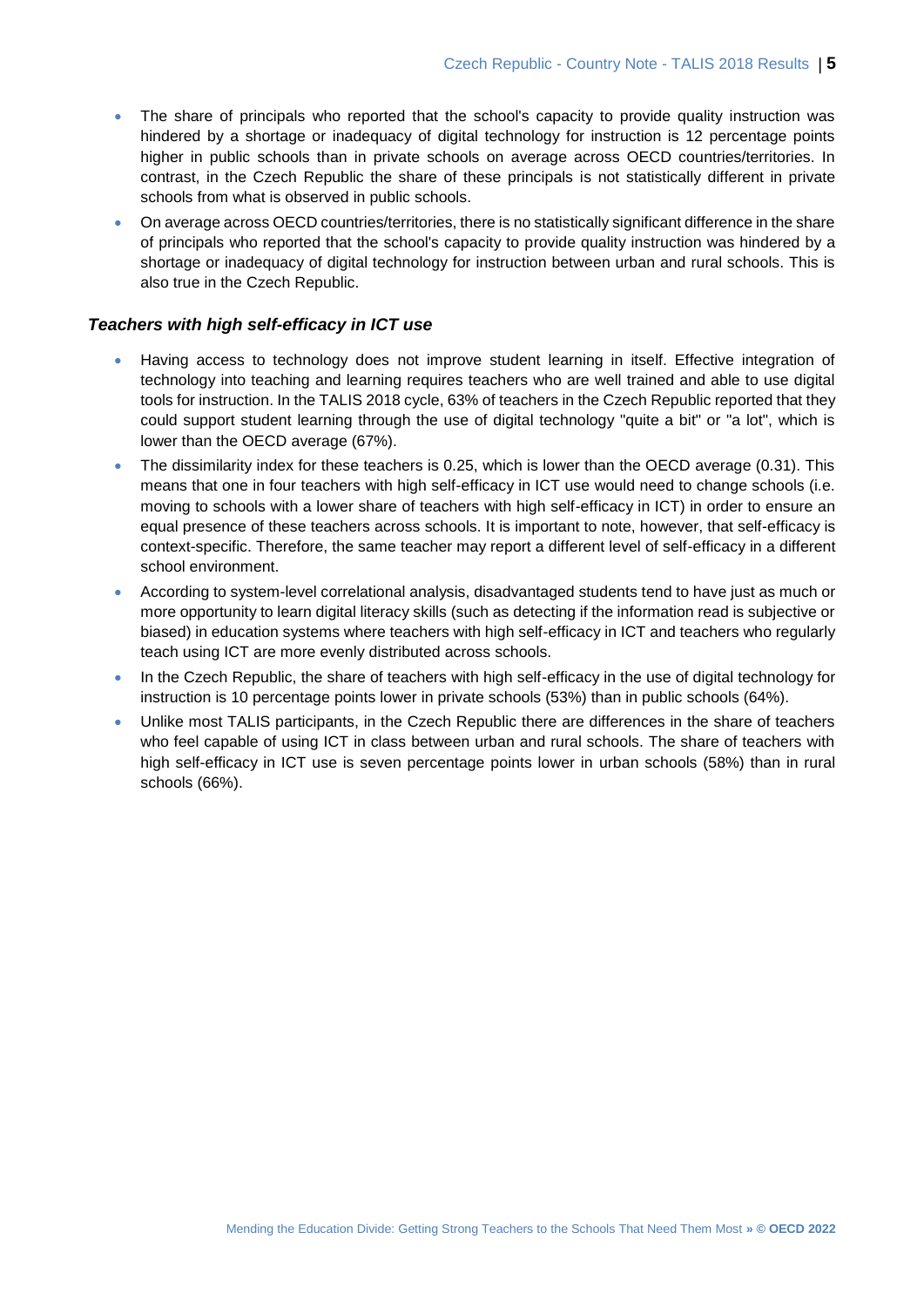

#### **Figure 3. Allocation of teachers with high self-efficacy in ICT use**

Results based on responses of lower secondary teachers and principals

Notes: Only countries and territories with available data are shown. The dissimilarity index measures if the allocation of teachers with a given characteristic in a country's schools resembles the overall teacher population of the country and it ranges from 0 (i.e. the allocation of teachers in schools resembles perfectly the teacher population of the country) to 1 (i.e. teachers with a certain characteristic are concentrated in a single school). Differences across school types that are not statistically significant are highlighted with lighter colours. Source: OECD, TALIS 2018 Database, Table 3.12.

#### *Teachers who use ICT for teaching on a regular basis*

- Past research has highlighted a positive relationship between teachers' perceived self-efficacy in ICT and their use of digital technology in the classroom. Although the literature also shows that ICT use at school does not automatically lead to better student outcomes – both too limited and overly excessive use of ICT can be associated with lower student achievement – teachers' and students' ability to make the most of ICT is reinforced by regular and judicious use of digital technology in the classroom. In the TALIS 2018 cycle, 35% of teachers in the Czech Republic reported "frequently" or "always" letting students use ICT for projects or class work, which is lower than the OECD average (53%). The dissimilarity index for these teachers is 0.25, which is lower than the OECD average (0.32).
- In almost a quarter of the education systems participating in TALIS, the share of teachers who "frequently" or "always" let students use ICT for projects or class work tends to be higher in private schools than in public schools. Yet, in the Czech Republic there is no statistically significant difference in the share of teachers who regularly use ICT in class between private and public schools.
- As with most TALIS participants, in the Czech Republic there is no statistically significant difference in the share of teachers who regularly use ICT for teaching between urban and rural schools.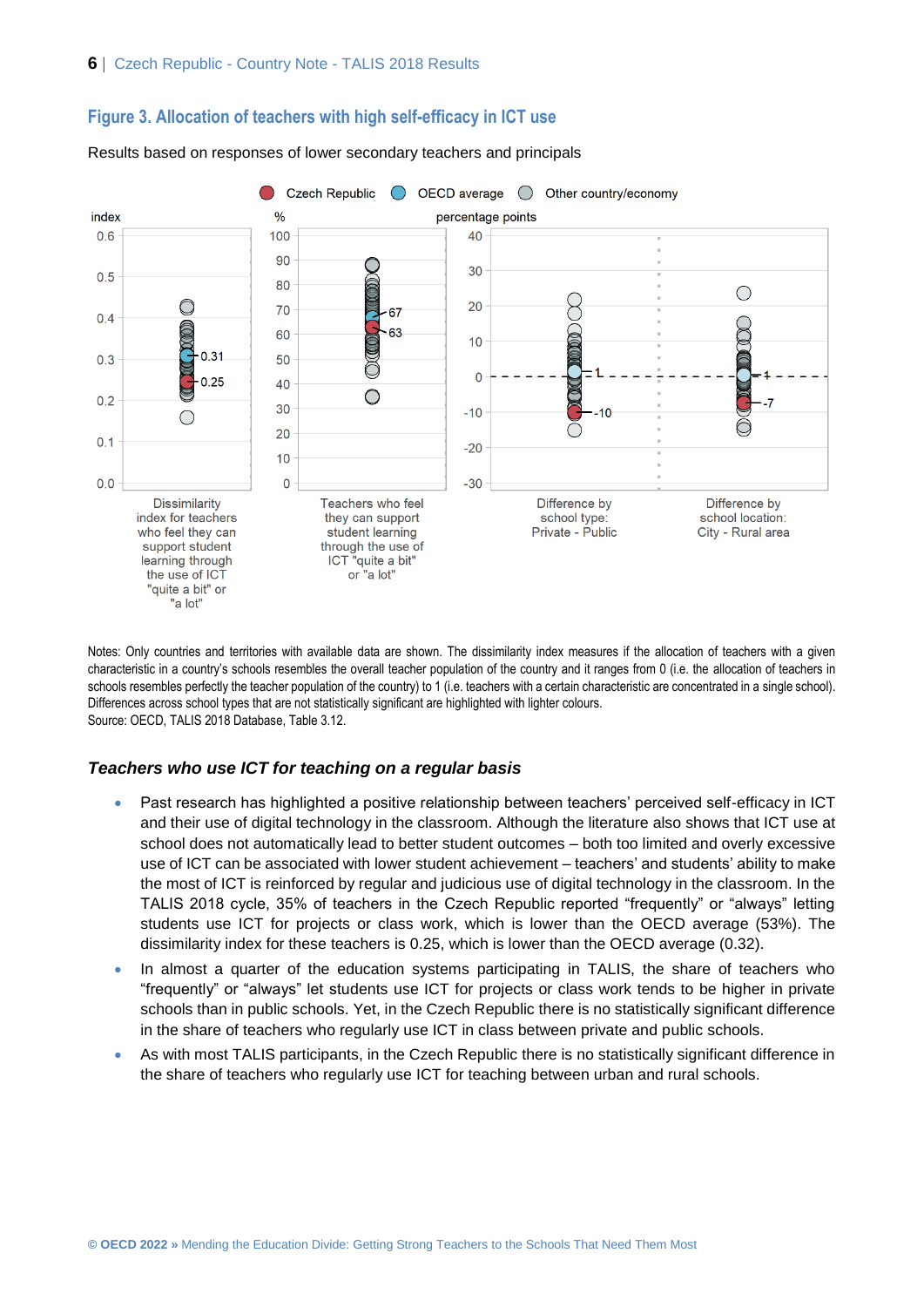

#### **Figure 4. Allocation of teachers who regularly use ICT for teaching**

Results based on responses of lower secondary teachers and principals

Notes: Only countries and territories with available data are shown. The dissimilarity index measures if the allocation of teachers with a given characteristic in a country's schools resembles the overall teacher population of the country and it ranges from 0 (i.e. the allocation of teachers in schools resembles perfectly the teacher population of the country) to 1 (i.e. teachers with a certain characteristic are concentrated in a single school). Differences across school types that are not statistically significant are highlighted with lighter colours. Source: OECD, TALIS 2018 Database, Table 3.15.

## **Key features of TALIS 2018**

TALIS uses questionnaires administered to teachers and their school principals to gather data. Its main goal is to generate internationally comparable information relevant to developing and implementing policies focused on school leaders, teachers and teaching, with an emphasis on those aspects that affect student learning. It gives a voice to teachers and school leaders, allowing them to provide input into educational policy analysis and development in key areas.

- The international target population for TALIS is composed of lower secondary teachers and their school leaders in mainstream public and private schools. TALIS 2018 offered three additional options: 15 countries and territories also surveyed teachers and school leaders in their primary schools (ISCED level 1), 11 countries and territories did so in their upper secondary schools (ISCED level 3) and 9 countries and territories, including the Czech Republic, conducted the survey in schools that participated in the 2018 OECD Programme for International Student Assessment (PISA).
- Building on literature identifying the characteristics and practices of teaching that boost student achievement, the report *Mending the Education Divide: Getting Strong Teachers to the Schools That Need Them Most*, published on 14 March 2022, shows how teachers with different characteristics and practices tend to concentrate in different schools, and how much access students with different socioeconomic backgrounds have to strong teachers. It points out the aspects of different educational